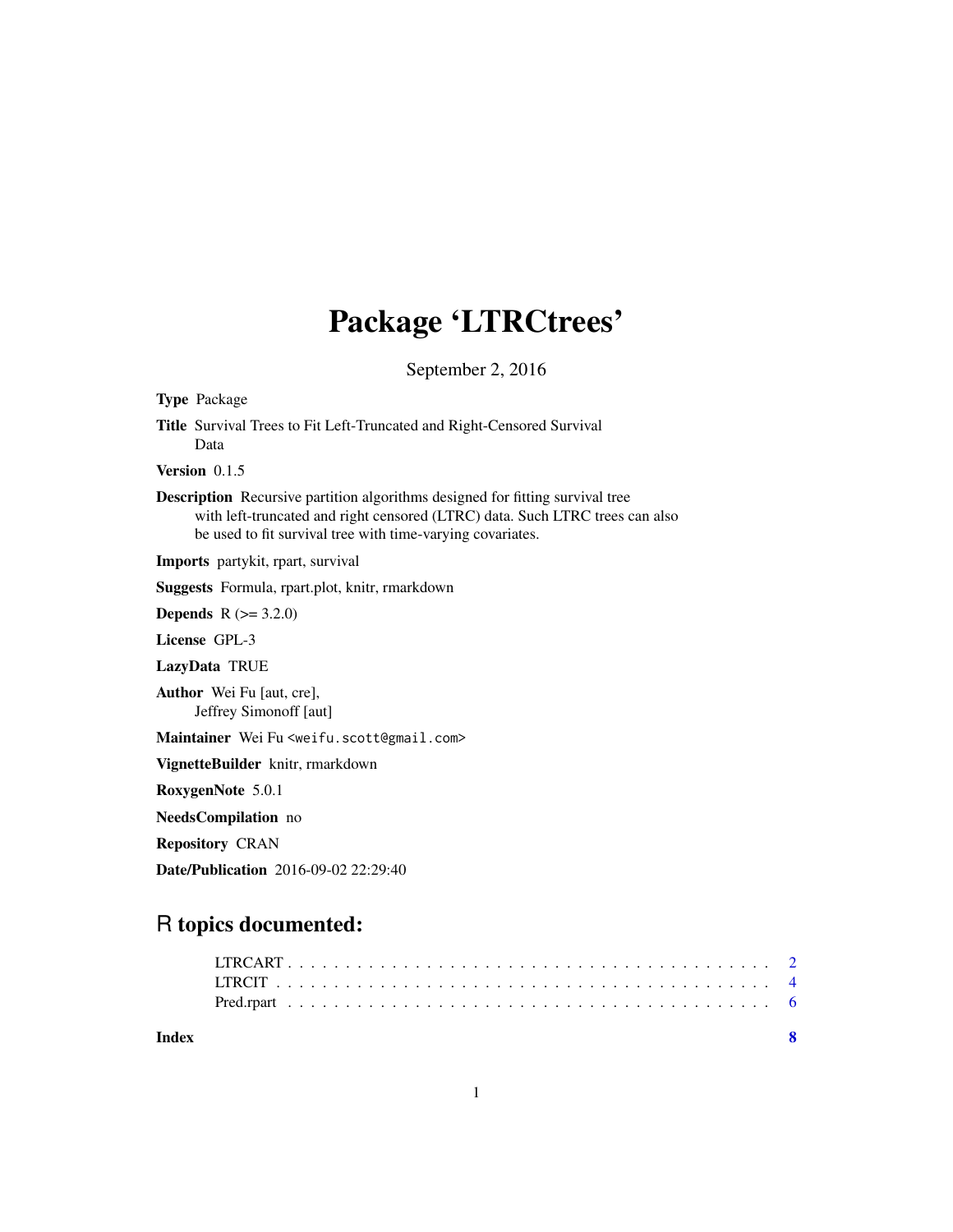#### Description

LTRCART returns an [rpart](#page-0-0) object. This function extends the survival tree algorithm in [rpart](#page-0-0) to fit left-truncated and right censored (LTRC) data.

#### Usage

```
LTRCART(formula, data, weights = NULL, subset = NULL, no. SE = 0,
  control = rpart::rpart.control(cp = 0.001))
```
#### Arguments

| formula | A formula object specifies the regression function, with the response be a Surv<br>object, with form Surv(time1, time2, event) |
|---------|--------------------------------------------------------------------------------------------------------------------------------|
| data    | An optional data frame which contains the variables named in the formula.                                                      |
| weights | Optional case weights, same as in rpart                                                                                        |
| subset  | Optional expression saying that only a subset of the rows of the data should be<br>used in the fit, same as in rpart           |
| no.SE   | Number of standard errors used in pruning, with default value 0.                                                               |
| control | A list of control values used to control the rpart algorithm, with default $cp =$<br>0.001. See rpart.control for details.     |

#### Value

An object of class rpart. See [rpart.object.](#page-0-0)

#### References

Fu, W. and Simonoff, J.S. (2016). Survival trees for left-truncated and right-censored data, with application to time-varying covariate data. arXiv:1606.03033 [stat.ME]

#### Examples

```
## The Assay of serum free light chain data in survival package
## Adjust data & clean data
library(survival)
library(LTRCtrees)
Data <- flchain
Data <- Data[!is.na(Data$creatinine),]
Data$End <- Data$age + Data$futime/365
DATA <- Data[Data$End > Data$age,]
names(DATA)[6] <- "FLC"
```
## Setup training set and test set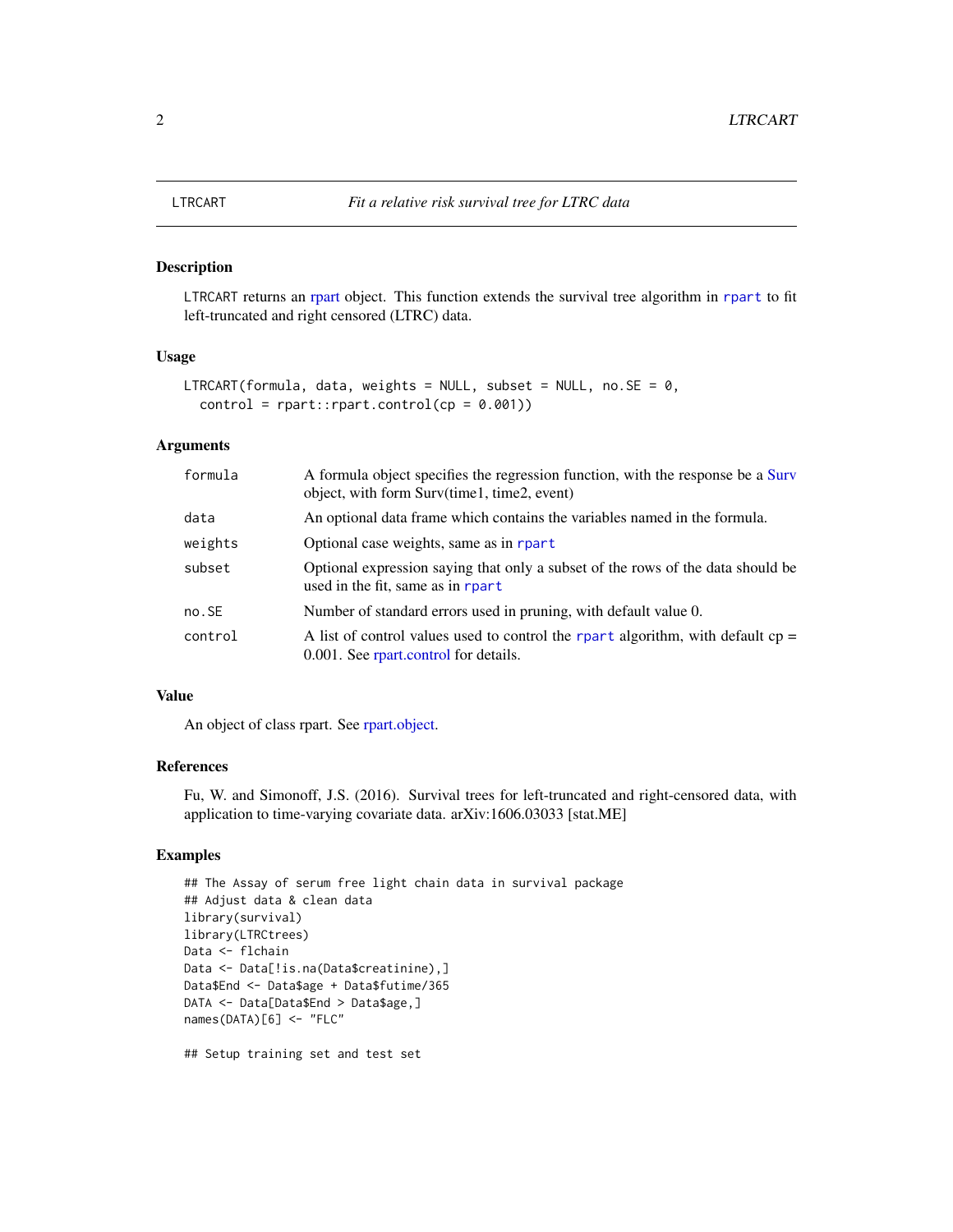#### **LTRCART**

```
Train = DATA[1:500.]Test = DATA[1000:1020, ]## Fit LTRCART survival tree
LTRCART.obj <- LTRCART(Surv(age, End, death) ~ sex + FLC + creatinine, Train)
## Putting Surv(End, death) in formula would result an error message
## since LTRCART is expecting Surv(time1, time2, event)
## Plot the fitted tree
library(rpart.plot)
rpart.plot(LTRCART.obj)
## Plot as partykit::party object
library(partykit)
plot(as.party(LTRCART.obj))
## Plot as partykit::party object with survival curves on terminal nodes
LTRCART.obj.party <- as.party(LTRCART.obj)
LTRCART.obj.party$fitted[["(response)"]]<- Surv(Train$age, Train$End, Train$death)
plot(LTRCART.obj.party)
## Predict relative risk on test set
LTRCART.pred <- predict(LTRCART.obj, newdata = Test)
####### Survival tree with time-varying covariates ###################
## The pbcseq dataset of survival package
library(survival)
## Create the start-stop-event triplet needed for coxph and LTRC trees
first <- with(pbcseq, c(TRUE, diff(id) !=0)) #first id for each subject
last <- c(first[-1], TRUE) #last id
time1 <- with(pbcseq, ifelse(first, 0, day))
time2 <- with(pbcseq, ifelse(last, futime, c(day[-1], 0)))
event <- with(pbcseq, ifelse(last, status, 0))
event <- 1*(event==2)pbcseq$time1 < - time1pbcseq$time2 <- time2
pbcseq$event <- event
## Fit the Cox model and LTRCART tree with time-varying covariates
fit.cox <- coxph(Surv(time1, time2, event) \sim age + sex + log(bili), pbcseq)
LTRCART.fit <- LTRCART(Surv(time1, time2, event) ~ age + sex + log(bili), pbcseq)
rpart.plot(LTRCART.fit)
### transform the wide format data into long format data using tmerge function
### from survival function
## Stanford Heart Transplant data
jasa$subject <- 1:nrow(jasa)
```
 $\overline{3}$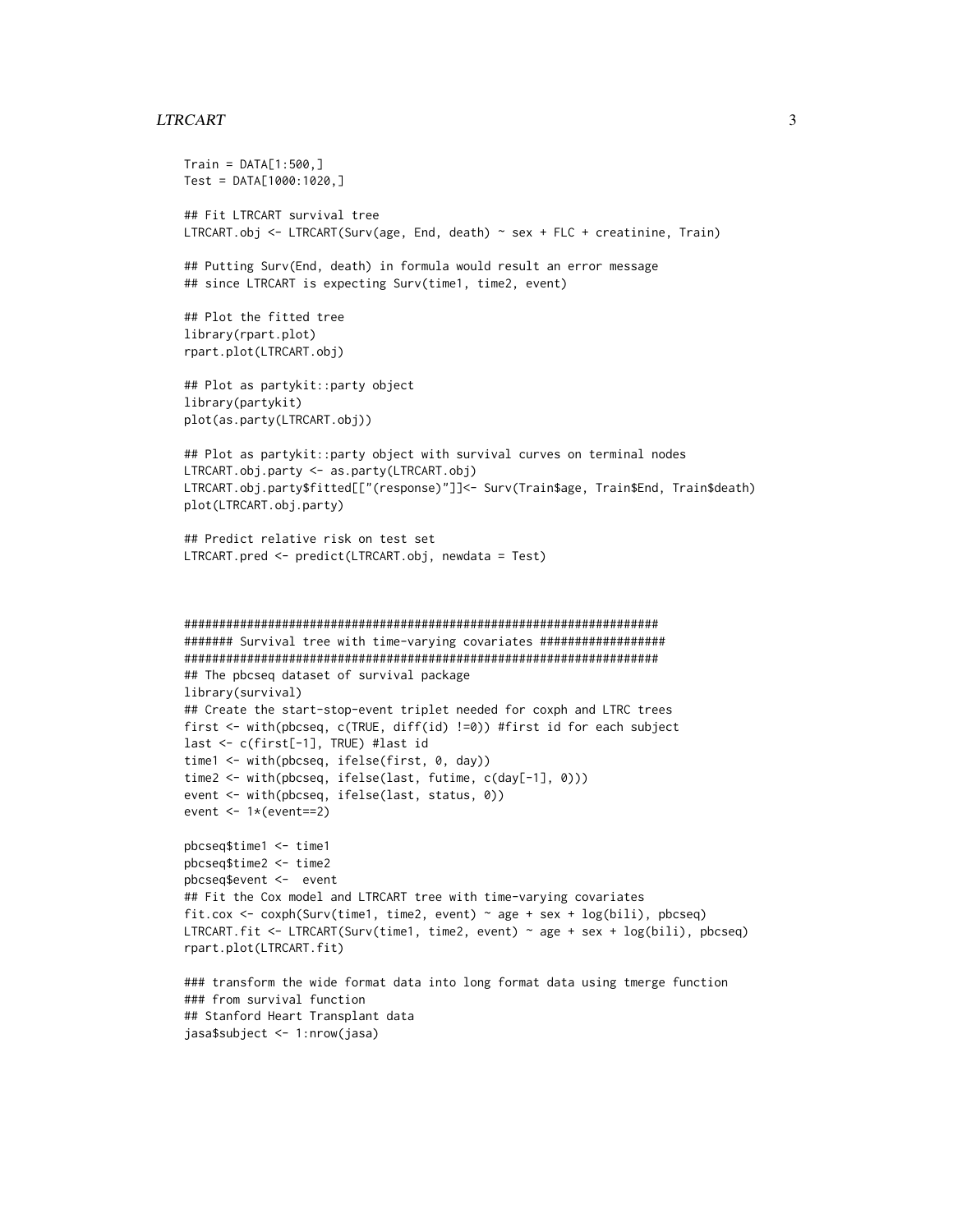```
tdata \leq with(jasa, data.frame(subject = subject,
                              futime= pmax(.5, fu.date - accept.dt),
                              txtime= ifelse(tx.date== fu.date,
                                             (tx.data -accept.dt) - .5,(tx.date - accept.dt)),
                              fustat = fustat)sdata <- tmerge(jasa, tdata, id=subject,death = event(futime, fustat),
                 trt = tdc(txtime), options= list(idname="subject"))
sdata$age <- sdata$age - 48
sdata$year <- as.numeric(sdata$accept.dt - as.Date("1967-10-01"))/365.25
Cox.fit <- coxph(Surv(tstart, tstop, death) ~ age+ surgery, data= sdata)
LTRCART.fit <- LTRCART(Surv(tstart, tstop, death) ~ age + transplant, data = sdata)
rpart.plot(LTRCART.fit)
```
LTRCIT *Fit a conditional inference survival tree for LTRC data*

#### Description

LTRCIT returns an [party](#page-0-0) object. This function extends the conditional inference survival tree algorithm in [ctree](#page-0-0) to fit left-truncated and right censored (LTRC) data.

#### Usage

```
LTRCIT(Formula, Data, Control = partykit::ctree_control())
```
#### Arguments

| Formula | A formula object, with the response be a Surv object, with form Surv(time1,<br>time2, event) |
|---------|----------------------------------------------------------------------------------------------|
| Data    | A data frame contains the variables named in formula.                                        |
| Control | A list of control parameters, see ctree control                                              |

#### Value

An object of class [party.](#page-0-0)

#### References

Fu, W. and Simonoff, J.S.(2016). Survival trees for left-truncated and right-censored data, with application to time-varying covariate data. arXiv:1606.03033 [stat.ME]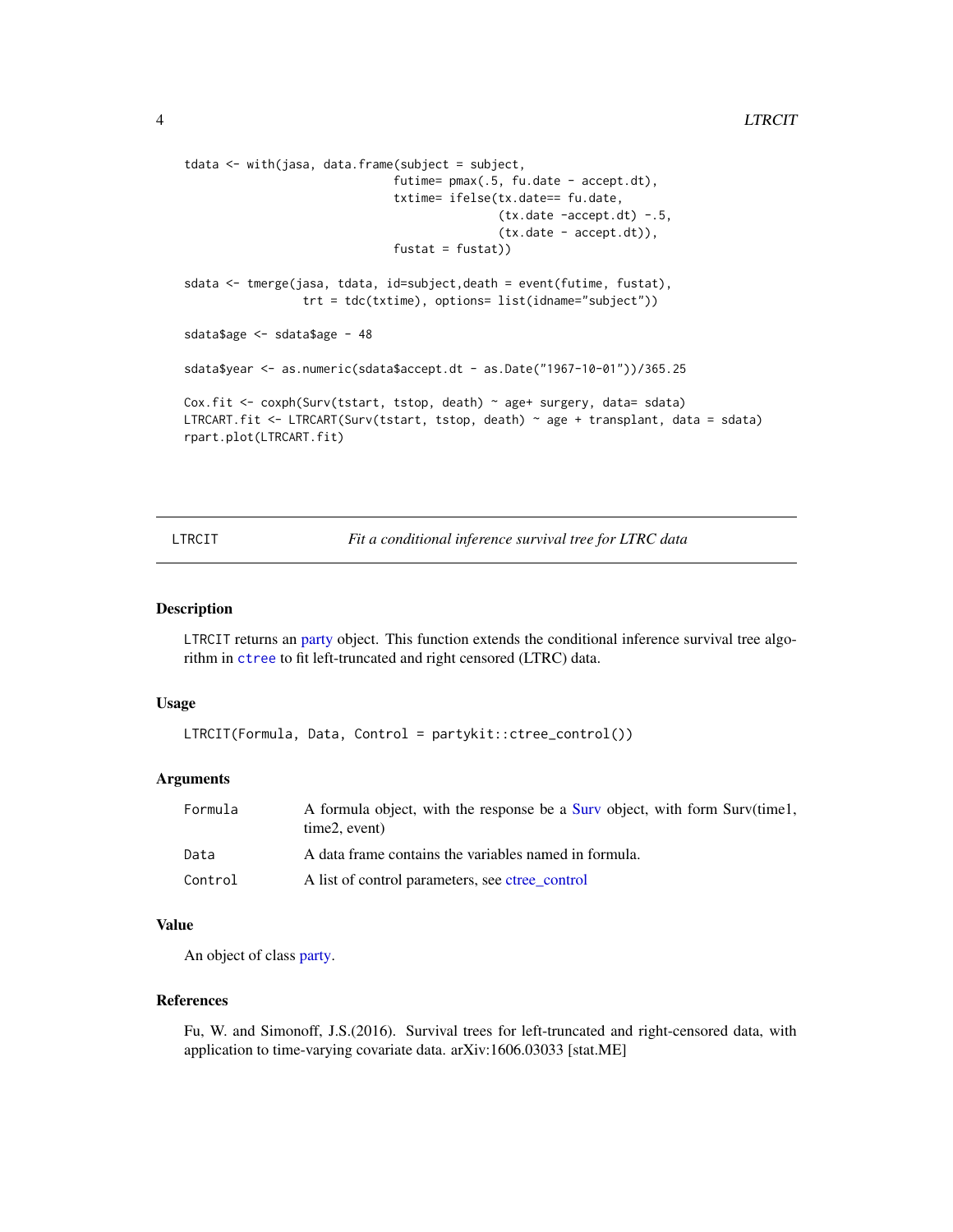#### **LTRCIT**

#### **Examples**

```
## The Assay of serum free light chain data in survival package
## Adjust data & clean data
library(survival)
library(LTRCtrees)
Data <- flchain
Data <- Data[!is.na(Data$creatinine),]
Data$End <- Data$age + Data$futime/365
DATA <- Data[Data$End > Data$age,]
names(DATA)[6] <- "FLC"
## Setup training set and test set
Train = DATA[1:500, ]Test = DATA[1000:1020.]## Fit LTRCIT survival tree
LTRCIT.obj <- LTRCIT(Surv(age, End, death) ~ sex + FLC + creatinine, Train)
plot(LTRCIT.obj)
## Putting Surv(End, death) in formula would result an error message
## since LTRCIT is expecting Surv(time1, time2, event)
## Note that LTRCIT.obj is an object of class party
## predict median survival time on test data
LTRCIT.pred <- predict(LTRCIT.obj, newdata = Test, type = "response")
## predict Kaplan Meier survival curve on test data,
## return a list of survfit objects -- the predicted KM curves
LTRCIT.pred <- predict(LTRCIT.obj, newdata = Test, type = "prob")
######## Survival tree with time-varying covariates ###################
## The pbcseq dataset of survival package
library(survival)
## Create the start-stop-event triplet needed for coxph and LTRC trees
first <- with(pbcseq, c(TRUE, diff(id) !=0)) #first id for each subject
last <- c(first[-1], TRUE) #last id
time1 <- with(pbcseq, ifelse(first, 0, day))
time2 <- with(pbcseq, ifelse(last, futime, c(day[-1], 0)))
event <- with(pbcseq, ifelse(last, status, 0))
event \leq -1*(event==2)pbcseq$time1 <- time1
pbcseq$time2 < - time2pbcseq$event <- event
pbcseq = pbcseq[1:1000,] ## fit on subset of the data to save fitting time
## Fit the Cox model and LTRCIT tree with time-varying covariates
fit.cox <- coxph(Surv(time1, time2, event) ~ age + sex + log(bili), pbcseq)
LTRCIT.fit <- LTRCIT(Surv(time1, time2, event) ~ age + sex + log(bili), pbcseq)
plot(LTRCIT.fit)
```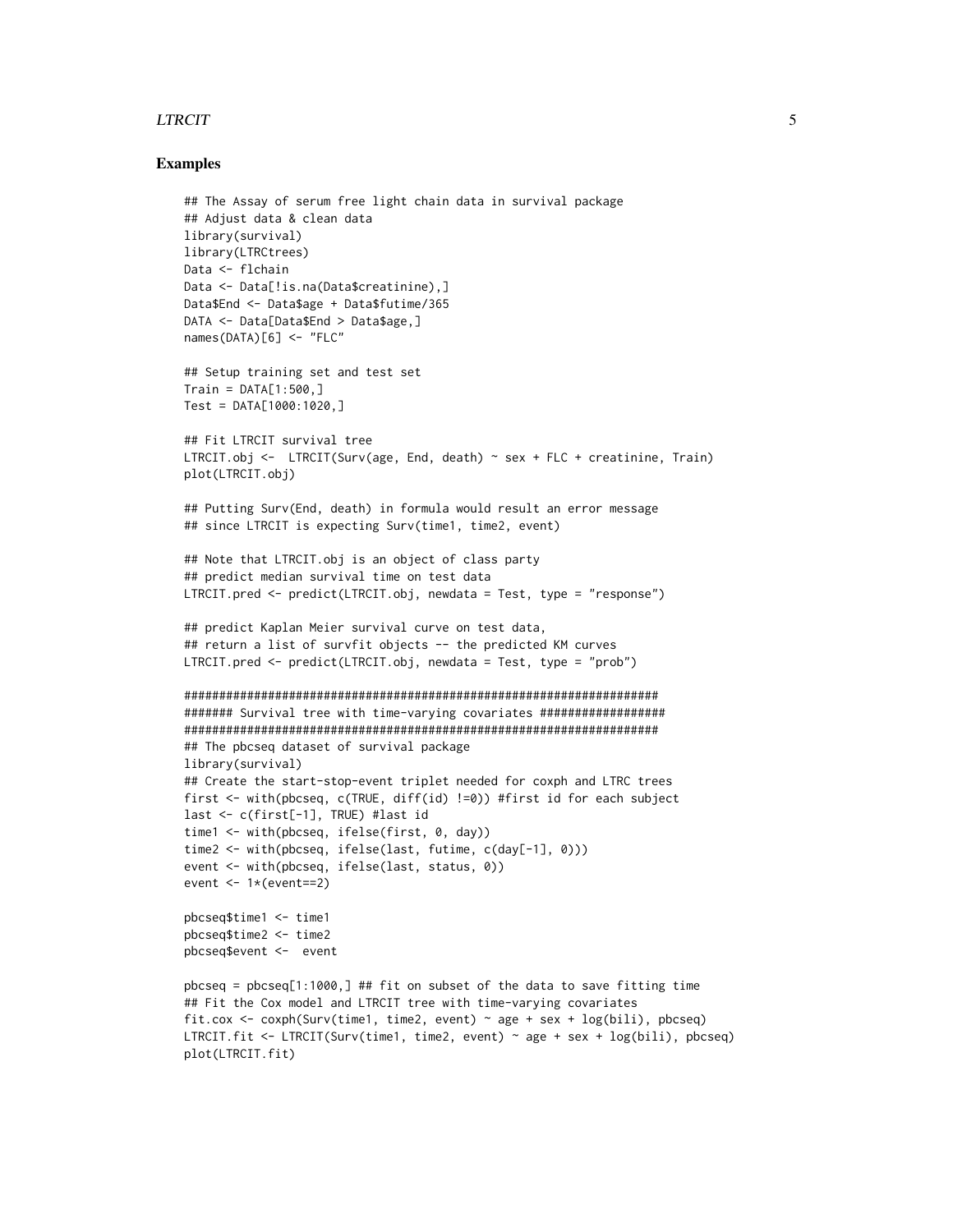```
## transform the wide format data into long format data using tmerge function
## from survival function
## Stanford Heart Transplant data
jasa$subject <- 1:nrow(jasa)
tdata < - with(jasa, data.frame(subject = subject,
                              futime= pmax(.5, fu.date - accept.dt),
                              txtime= ifelse(tx.date== fu.date,
                                             (tx.date -accept.dt) - .5,(tx.date - accept.dt)),
                              fustat = fustat)sdata <- tmerge(jasa, tdata, id=subject,death = event(futime, fustat),
                   trt = tdc(txtime), options= list(idname="subject"))
sdata$age <- sdata$age - 48
sdata$year <- as.numeric(sdata$accept.dt - as.Date("1967-10-01"))/365.25
Cox.fit <- coxph(Surv(tstart, tstop, death) ~ age+ surgery, data= sdata)
LTRCART.fit <- LTRCART(Surv(tstart, tstop, death) ~ age + transplant, data = sdata)
plot(LTRCIT.fit)
```
Pred.rpart *Prediction function for [rpart.object](#page-0-0)*

#### **Description**

The output of LTRCART is an [rpart](#page-0-0) object, and as a result the usual [predict](#page-0-0) function on such an object returns the predicted relative risk on the test set. Pred.rpart returns the predicted Kaplan-Meier curves and median survival times on the test set, which in some circumstances might be desirable in practice. Note that this function can be applied to any [rpart](#page-0-0) survival tree object, not just one produced by LTRCART

#### Usage

```
Pred.rpart(formula, train, test)
```
#### Arguments

| formula | A formula used to fit the survival tree. The response is a Surv object. If it<br>has the form Surv(time1, time2, event), then LTRCART is called internally; if<br>response has the form Surv(time, event), then the rpart is called internally. |
|---------|-------------------------------------------------------------------------------------------------------------------------------------------------------------------------------------------------------------------------------------------------|
| train   | Training set                                                                                                                                                                                                                                    |
| test    | Test set                                                                                                                                                                                                                                        |

<span id="page-5-0"></span>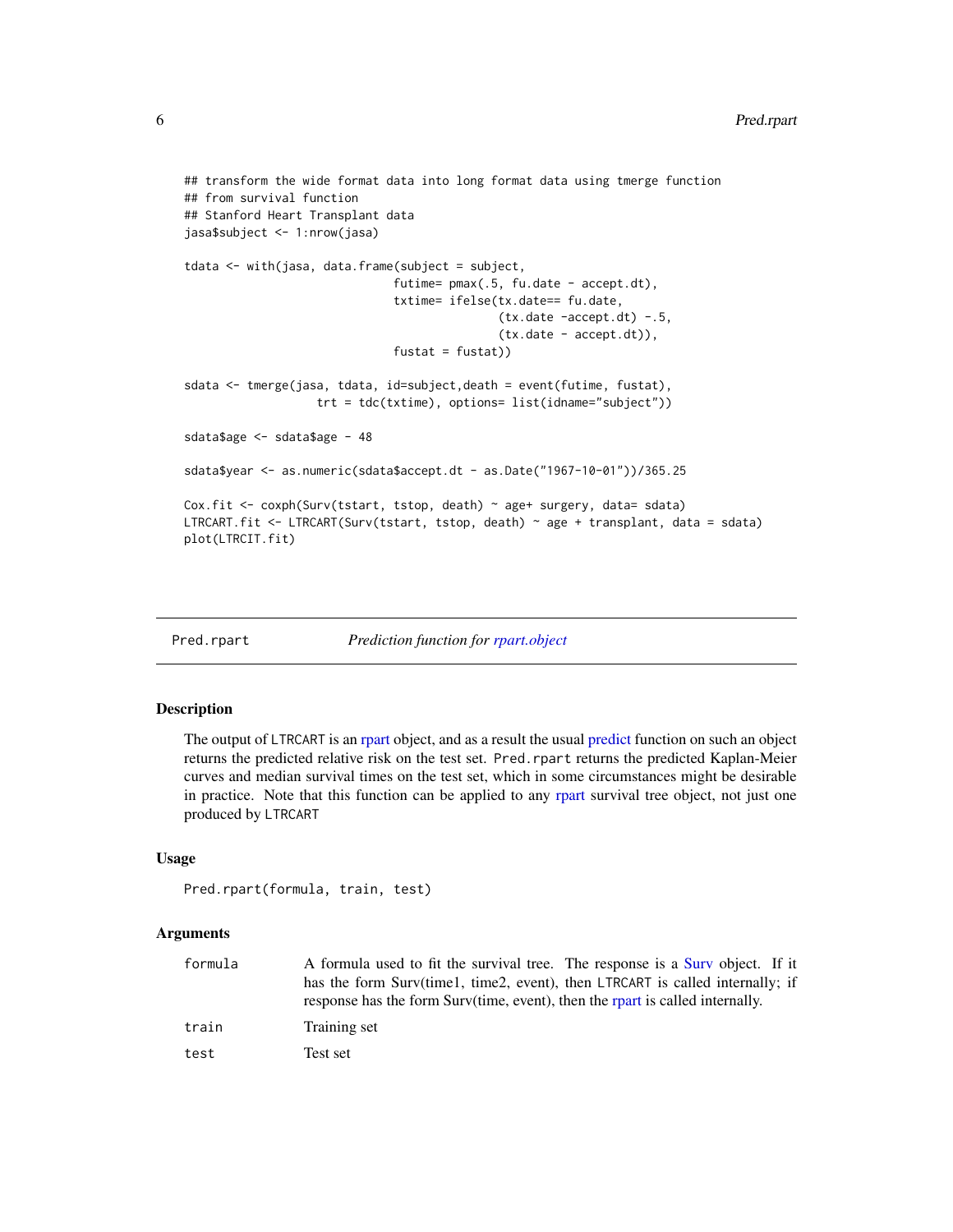#### Pred.rpart 7 and 7 and 7 and 7 and 7 and 7 and 7 and 7 and 7 and 7 and 7 and 7 and 7 and 7 and 7 and 7 and 7 and 7 and 7 and 7 and 7 and 7 and 7 and 7 and 7 and 7 and 7 and 7 and 7 and 7 and 7 and 7 and 7 and 7 and 7 and 7

#### Value

A list of predicted KM curves and median survival times.

#### Examples

```
## The Assay of serum free light chain data in survival package
## Adjust data & clean data
library(survival)
library(LTRCtrees)
Data <- flchain
Data <- Data[!is.na(Data$creatinine),]
Data$End <- Data$age + Data$futime/365
DATA <- Data[Data$End > Data$age,]
names(DATA)[6] <- "FLC"
```

```
## Setup training set and test set
Train = DATA[1:500, ]Test = DATA[1000:1020,]
```

```
## Predict median survival time and Kaplan Meier survival curve
## on test data using Pred.rpart
LTRCART.pred <- Pred.rpart(Surv(age, End, death) ~ sex + FLC + creatinine, Train, Test)
LTRCART.pred$KMcurves ## list of predicted KM curves
LTRCART.pred$Medians ## vector of predicted median survival time
```